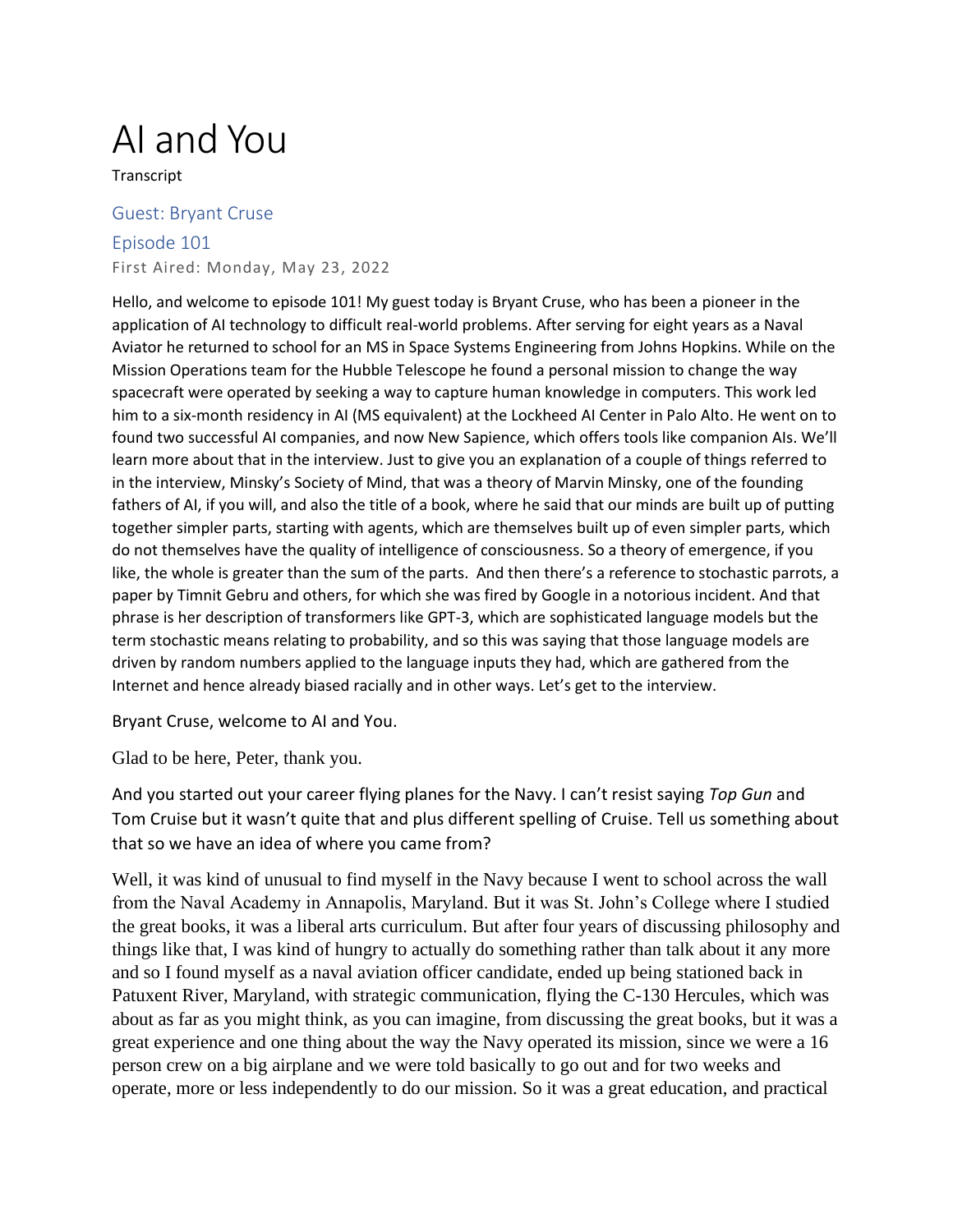reality, it was no longer theoretical, you had to do things, right and you had to be situationally aware of all the factors, the environmental factors and so it really had a profound effect on me going forward about the mental and cognitive skills you need to solve real world problems by being focused on what's in front of you. I always call it the skill of an engineer. An engineer looks, as opposed to the scientist who thinks about what might be there, what should be there, what are the underlying causes and formulates theories, an engineer has to be very focused on what's there and I was just talking yesterday with a friend of mine about the difference between being a scientist and an engineer and that--we can talk about theories all the time and they are maybe the best knowledge we create, I believe about the universe--but in the engineering realm, a bridge either stands up or it falls down, in the end, if there's a hard test in reality. So I thought that part of my education, to add to the theoretical background was very important to me.

And after that, you moved to the Goddard Space Flight Center and Lockheed for the Hubble Space Telescope. What did that bring to your education in this respect?

Everything kind of connects together, there's so many threads, the warp and weave of a person's life. I really enjoyed aviation, but I felt a very strong connection to space and to being part of that great adventure. So when I left the Navy, I went and entered a program in Space Systems Engineering at Johns Hopkins, a master's degree, but I only got matriculated, then I got my first job in the industry and found myself very quickly on Hubble and working on it and my job there was, I was in charge of the operating an operational analysis and the training of the control center operators for the onboard data management system. And when I walked into the control center and saw how they were operating spacecraft, which was basically people, individual, highly trained technicians, basically, on the onboard data management system, sitting at a console with a big screen and watching numbers on screens, which were tables of numbers, which were telemetry. I know, Peter, you probably are very familiar with that from control centers and things that go into JPL. But from my perspective, as a Hercules pilot, I was kind of horrified because I said, "Well, this is a science project. How could you fly the vehicle" -- and we're talking about a vehicle that hadn't been launched yet by the way, we were three years from launch at that time, bigger than a Greyhound bus, up in high Earth orbit--by looking at numbers on screens, which are telemetry values, with mnemonics like, CBAT 6VLT's you had to know that meant battery six voltage, okay and then you see a number you know, 28.2, 28.1, 28.24, you know and based on all these numbers at the same time you're supposed to know what's going on with the vehicle and you're supposed to know that if you send a bunch of commands, which are also encoded in hexadecimal, that the vehicle is responding normally.

So was your reaction based on "this is a cognitive overload situation," like you're coming at this from being a pilot, where reaction time is everything and so the avionics systems are engineered to make that information go into your brain as smoothly as possible – and here's someone looking at a console where they've got to translate what that acronym means and then they've got to translate the digits into an analog representation in their head, of, "is this good or bad?" and that's an overhead, but they're also they're not flying something where they could be shot down or they have to react in milliseconds: how much does it matter?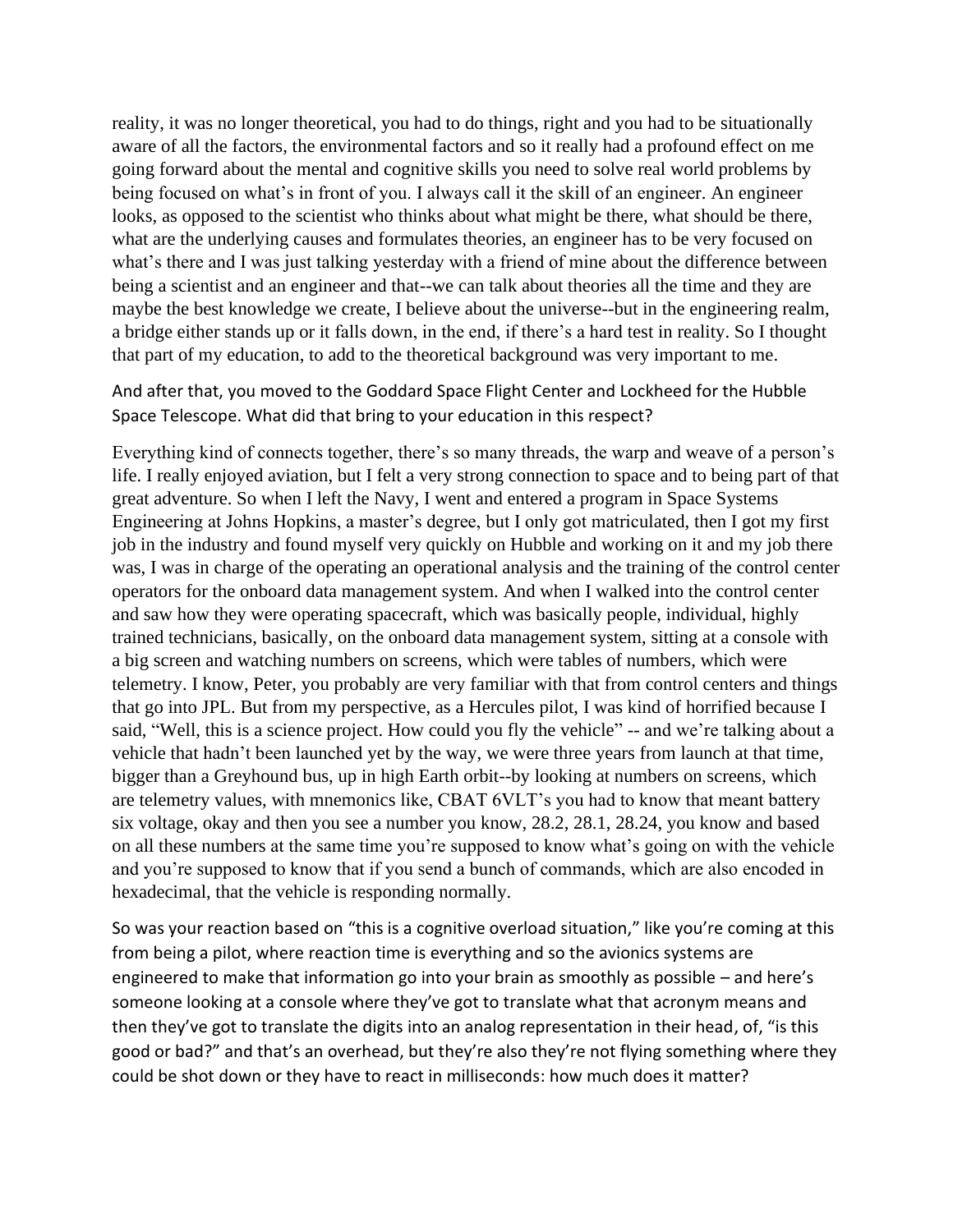It matters hugely because the Hubble Space Telescope was a national asset; still is, it was irreplaceable. I forgot how many billions of dollars have gone into it from the beginning, it was irreplaceable. No, lives will be lost; but spacecraft have been lost from sending the wrong commands, from misinterpreting telemetry: it's the wrong way to do it.and it became a mission of mine, to change the way satellites were operated. I came in there and you know I was trained as a space systems engineer, I knew what those numbers meant, but human beings aren't good at keeping up and doing that translation in real time when you have to keep up we have a real time stream, there were 4000 telemetry parameters -- space station has hundreds of thousands, I think, but 4,000 on the Hubble at that time -- that's engineering only not science and so we had 6 or 7 people trying to keep up with those numbers and I can recite you cases where spacecraft were lost because they couldn't interpret the data.

We might get into that; but let's go over, what does it mean to keep up with those numbers. When they're looking at those displays, what are the humans doing with them?

Well, you want to know what the state, say, of the battery is, you know if that's part of the data or the state of the onboard tape recorders at the time and so you know that if this parameter was in a state one and this one is between that number and that number, and this fourth one has a certain value and a fifth one has a certain value, then the state of the recorder is "playback," okay. That's a lot of cognitive processing and it takes time to do that. So what you want is like you go to your stereo system and that says it's in playback is gonna be in that sense, it's the graphical thing but I saw the problem is I know what the telemetry means, give me some enough time and I can get there. But what we wanted, what I saw was a problem, I wanted to use a computer, that's what they're good at, is data processing. So I saw the problem as one of putting the knowledge that I already had in my mind, my expert knowledge into the computer and let it use its speed and repeatability and deterministic processing loop to unequivocally and effectively and accurately translate those numbers into vehicle states, which could be presented to me just like the cockpit of a C-130 actionable information that I can really understand and take action on. So that became my mission.

So I think the question for me here and maybe the audience, is what level's the human in this operation center occupying in a command and control hierarchy or loop the data instruments reflecting this stream of telemetry back to them that's just labeled with at the level of this instrument with this code has this value right now. That isn't what they're there for. At some point, they've got to accomplish mission parameters like "point at this star and open the shutter to take this image" without pointing at the sun in the meantime or running out of propellant or all kinds of other things, which are pretty algorithmic but hadn't been instantiated anywhere except that humans brains and...

They weren't really algorithmic, they're procedural and in order to do a science experiment, for the Hubble, it the process actually starts months in advance. When you pick out the target, you pick out the instrument, you pick out the instrument setting and then you start working on ephemerides, where does it have to point and so all this gets worked out in this set of procedures eventually gets converted to a command load. Okay, which then you load into the vehicle and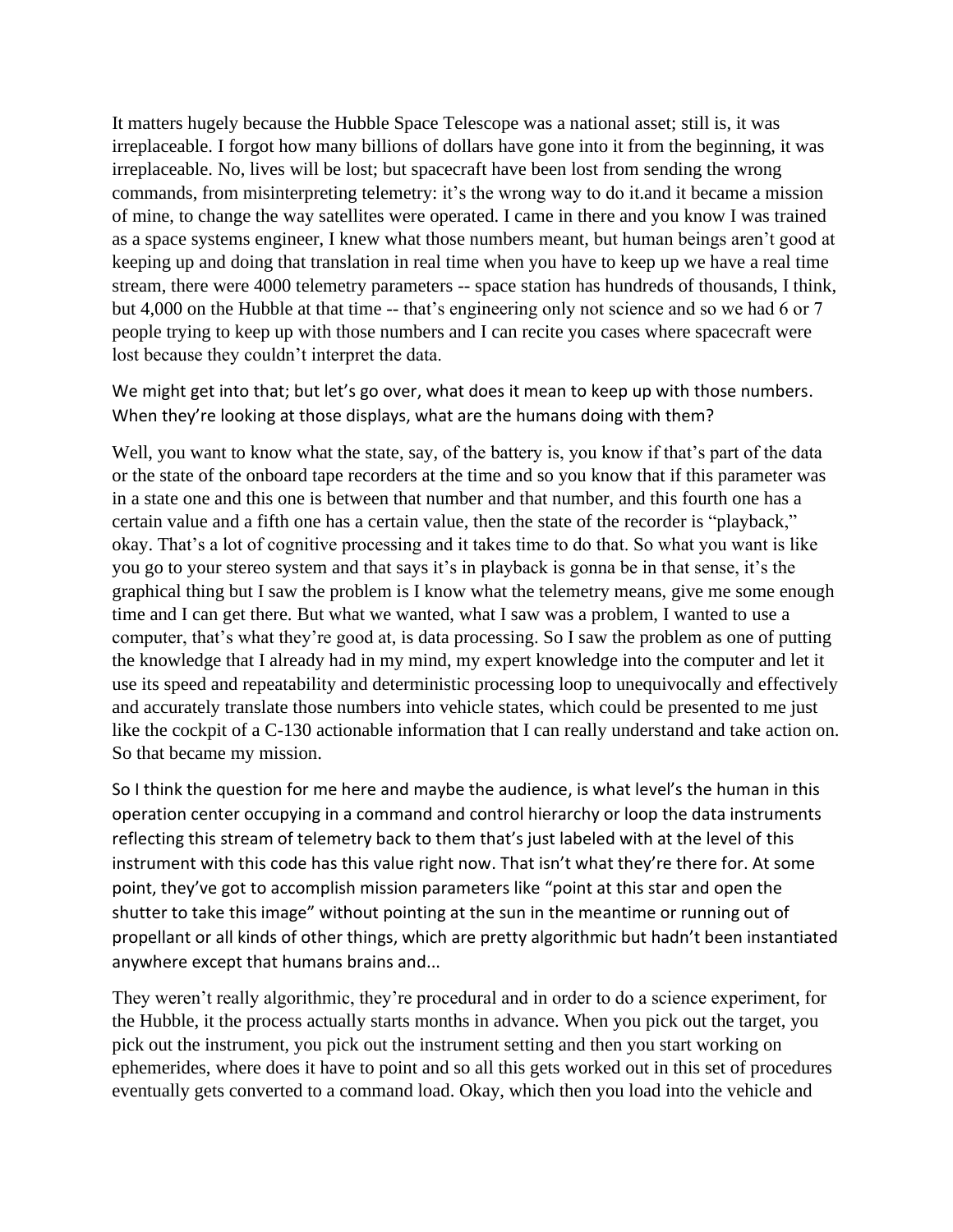then on the appointed time you kick off that load and the onboard commands, execute the procedure that the humans had to meticulously create. So a lot of that is because of the way the system is designed, you can't fly it like an airplane. It's not designed like an airplane; it's designed like a science experiment and, of course, you would still have to do a lot of planning, just like to fly an airplane, you have to do mission planning and you have to sit down ahead of time and figure out where you're gonna go and how much fuel you're going to need, apply your expert knowledge. But the control mechanism for spacecraft and the interfaces and all the things are extremely expertise-intensive, extremely data-intensive and extremely dependent on humans in the loop. For instance, in a C-130, if you got a fire you got to handle lights up red, got a fire, pull the handle. They can't do that because of their control system for spacecraft. So they put it in safe mode and says to stay safe, we'll figure out, we'll analyze all the telemetry and then we'll figure it out. So that's how I got into artificial intelligence. Yes, I want the computers to do this for me, how can I get knowledge, that my knowledge into the computers so they can process the kind of knowledge I have, but they can do it with their speed and reliability and ability to crunch the data?

Because you saw a roomful of people acting like machines? Carrying out machine-like operations, and you want machines to do that. And that's one side of an equation with AI; and another one is, are we getting machines to act like people but that's further down the road. We don't have to get into that. I think well, that will be the second thing we talk about. I'm also thinking that what you describe is analogous to a nuclear reactor control room, right? The human goal is produce power without melting down and you've got 1000 dials to maintain to do that and we know that that created cognitive overload in some well documented situations...

And their actual control interfaces are in some ways more straightforward and better than what we have in our control room. Although, at least over the years, they've gotten somewhat better at presenting graphical schematics and things like that, where the telemetry is not just in tables, but they've become more advanced. But yes, the problem of cognitive overload based on human beings are data processors and we can do calculations, but we don't do it as reliably and fastest computers can do it. So whenever you have that situation, you want to push the equation toward the machine and let them do what they do well and let the humans do what they do well.

When we put it like that, when you say it like that it sounds obvious; it sounds like well, yeah, of course, why wouldn't we and so: why didn't we, why did it take so long?

Oh, they tried, I tried, my first company was designed specifically to solve this problem by using expert system technology at the time. Expert system technology, now called symbolic AI, is based on the premise that you can solve these kinds of problems by manipulating symbols using a computer's ability to do logic in a very deterministic fashion and that you could do it by giving it an X number of rules. And the problem I had at that time is the expert systems engines that they had were computers weren't very fast for them at that time. So they took up a whole computer just to run the inference engine. So what I did at my first company, NASA sent me out to Lockheed AI center to study AI and helped solve this problem and I took up with some men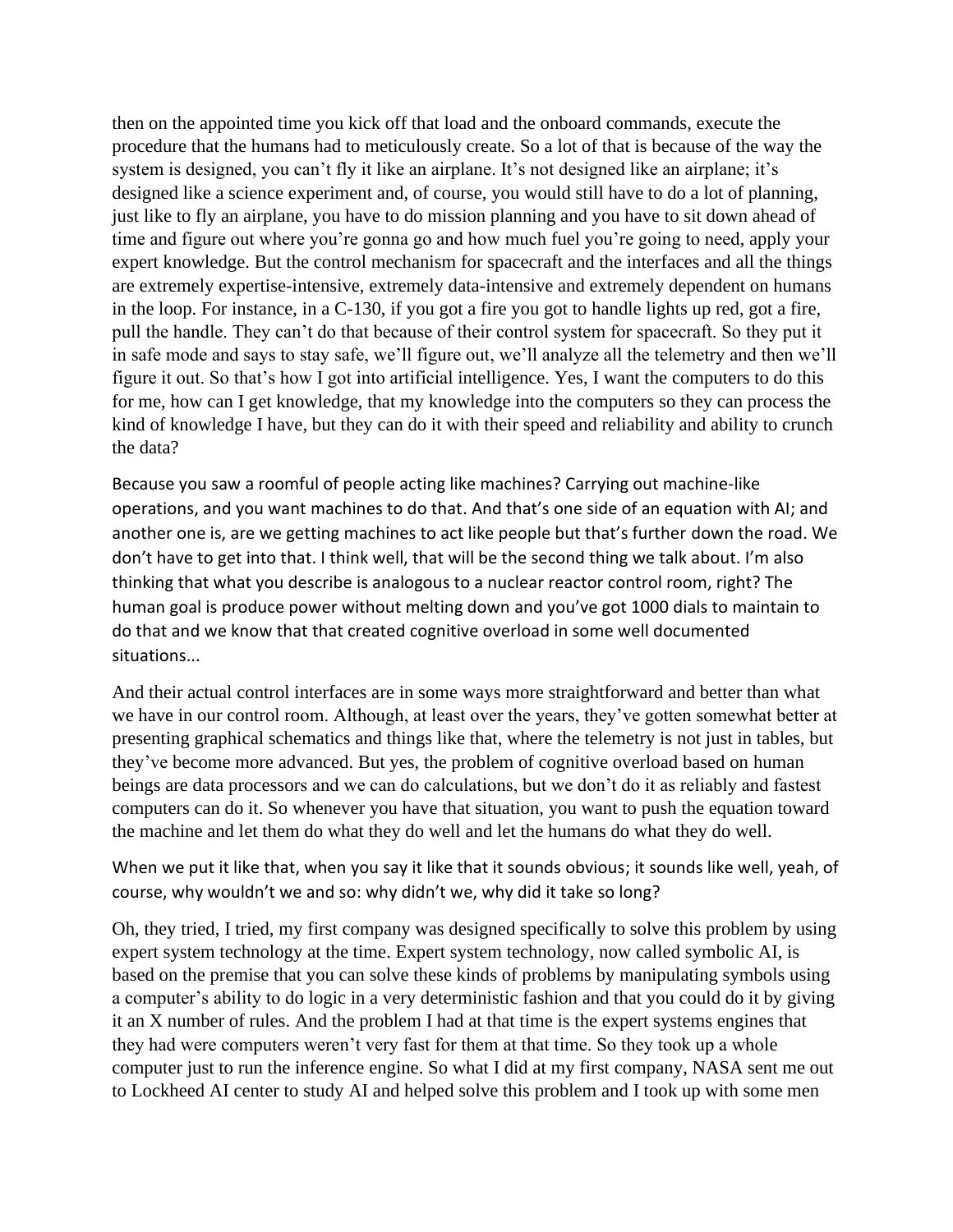engineers out there and we found a project to do to the first what we called the real-time expert system. In other words, an expert system engine, a rule base engine that had enough performance to keep up with the telemetry stream. So in order to do that, we had to put the user interface on one computer and the inference engine on another computer and the data interface on another computer and then we had to write the software to get to computers to talk because the Ethernet hadn't really been invented yet. But we did it, but we ran into the same problem that everybody ran into with symbolic AI and that the notion was we've relying on an algorithm logic to do that and I remember being told when I went through my residency in AI at the Lockheed AI center and we had the AI professors come up from Stanford and they said, "yeah, this is how you think we actually have rules and you applying these, you're just not aware of them." And I was kind of skeptical at the time that I thought of everything in terms of if-then rules. But nonetheless, that was what the wisdom was, in that case. But it doesn't scale did it? I could analyze my first experiment, I successfully analyzed 100 telemetry points and the program took about 15 minutes to run, it was better than a human could do, in terms of its reliability, but it wasn't quite real time. And when we tried to scale it, it just didn't scale and so actually we abandoned that and my next company, we came up with a way that actually, arguably was the first time we succeeded in putting knowledge into a computer.

Well, I want to get into this relationship between the symbolic AI and the connectionist AI and where we go from there. And just to fill in the gaps, perhaps for the audience on what you were talking about, you're using PROLOG or something like it, it perhaps for that symbolic rule processing and I remember we were trying that at JPL in the navigation section just experimenting with that. And although I wasn't central to that, my impression of that was that you could easily demonstrate simple examples, like you could put in the rules to play the animal game - guess the animal - and the system was one way, instead of having to write out a whole set of if then else blocks and get them in the right order, you would write them out in any particular order you wanted and the system would figure out how to connect them together to get a result. But either you were solving something so simple, you didn't need it in the first place or the number of rules that you did need was too great for you to figure out what they all were.

Exactly, they all started out well, but then the performance versus effort flattened out and became asymptotic and so you could never get to the level of performance you need and that was universally proven.

And this is the point in AI history where AI took down to where people said, well, this is never going to amount to anything and it was rescued by the deep learning and neural networks and the hardware coming up to the point where we can execute those. And now we have systems where we have no idea how they work. But if you train them, they can surpass human performance on pattern recognition type of tasks.

Pattern recognition, yes, I mean, but they're statistical beasts, aren't they? If you have a problem whose solution lies in statistics, it's very powerful.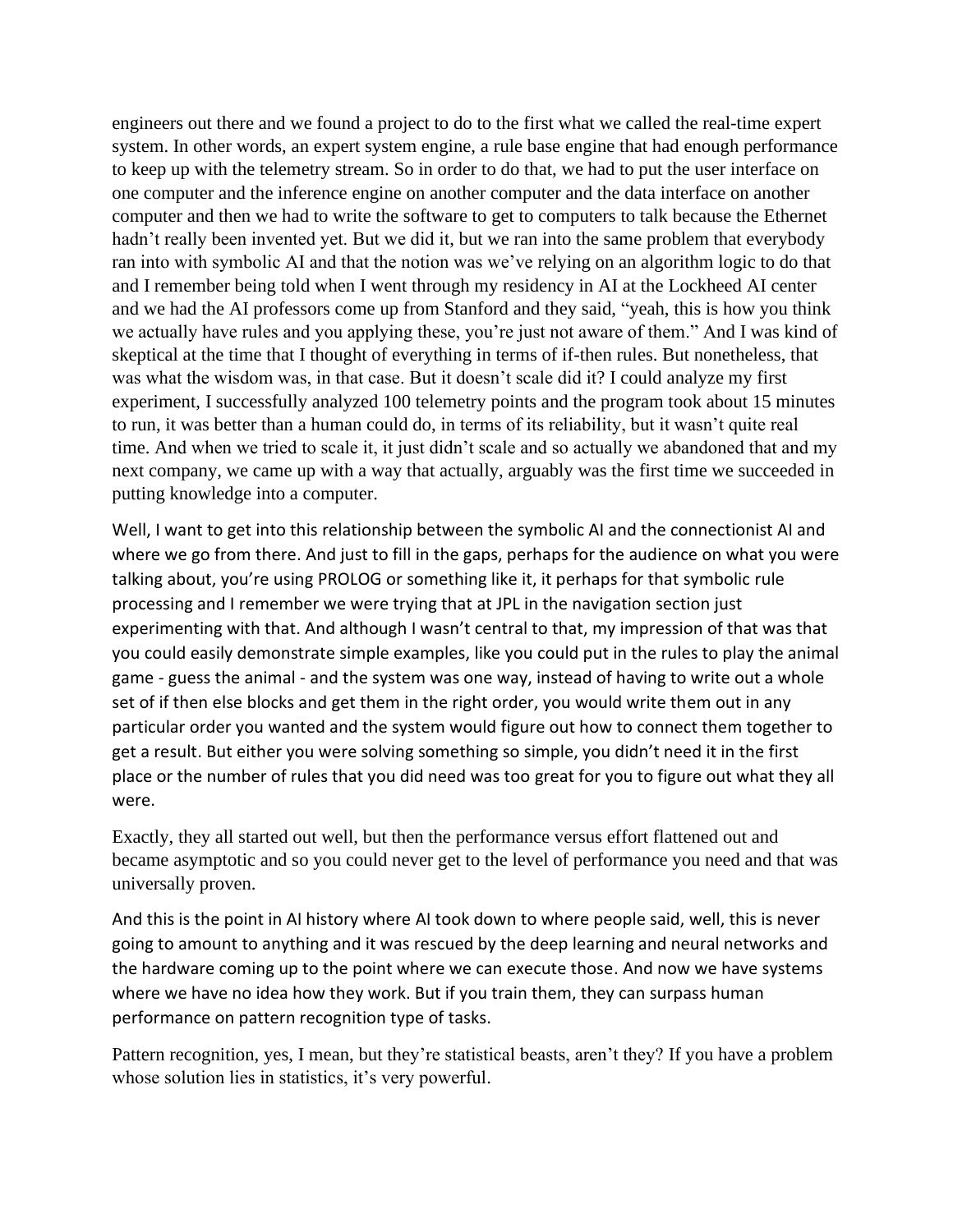But not the other way, like to a machine learning expert, if you have an engine and you ask it, what's two plus two and it says 3.97, they say great, we're done. That's well within the bounds. That's not the class of problem that should be solved that way. Facial recognition sure, would be a great result. So now, at some point, you started getting into this field of AI deeply enough to see the limitations of the good old-fashioned AI, the symbolic AI and the network-based AI. So what was that train of thought like for you?

Well, I actually went a step beyond symbolic AI and I mentioned that I had a second company still focused on telemetry analysis. We took a different approach in that we said, well, what is knowledge? If you look at the functionalality we're trying to achieving computers, we talk about intelligence. But you know, if Albert Einstein's brain was in a Cro-Magnon, theoretically had the same intelligence, the same IQ but without knowledge, he wouldn't have figured out relativity right? So you have two aspects, you have intelligence and you have knowledge and we talk about what intelligence is and we know intuitively what it is, in a sense, we don't know how it works. But it's that characteristic, that quality that human beings have in such a degree compared to other animals. So it mounts to a difference in kind. But specifically, we recognize it by its results; because what really makes us unique is our ability to alter our environment to an extent that no other species can do that we know. So what is that? Well, it's knowledge, it's the knowledge of the world. So it's really, the approach that I took after my experience with the failure of symbolic AI was, maybe we don't need a science of intelligence so much, artificial intelligence, we need a science of artificial *knowledge*. So the failures of the past and the failures of past epistemologies were basically well, knowledge is a bunch of facts, right and even in classical epistemology, they would talk about the whole thing as to prove the truth or falsehood of assertions. But what if that isn't what knowledge is? So this is all happening, the first step I took toward this was back in the '90s, we didn't call it AI because you couldn't because you're in the middle of the AI winner and if anybody said, AI, they laughed you out of the room, we just called it advanced automation technique for spacecraft analysis. But, going back to my undergraduate notions of epistemology, I realized that this knowledge that we have, about the world about the universe or I should say about nature, to be more specific, is to the scientific method. And those theories are models, right? They're not a bunch of facts, they are carefully constructed models. For instance, the Ptolemaic model with the Earth at the center and all the planets and the stars going around there. That was perfectly scientific, they had certain different principal premises, they started with that they looked at the phenomena, they looked at what they saw, they formulated a theory about what was going on underneath of it and then they see if they can make some predictions based on that, which is straight scientific method, even though it was before Francis Bacon came along and articulated it better. And it worked for certain things very well. You know it worked for predicting when the eclipse was going to come, it predicted when the spring tides were going to be come and it predicted when you should when you should plant your crops and it and it told you how to navigate a ship around the surface of the globe, which was understood to be spherical and in fact, it did that very elegantly, with a very simple instrument, called a sextant. Now later, Newton came along with a with another model and we said that Greeks didn't know what they were talking about, it's the Sun that's in the center and this was different premises and it's really about force at a distance and mechanics and all this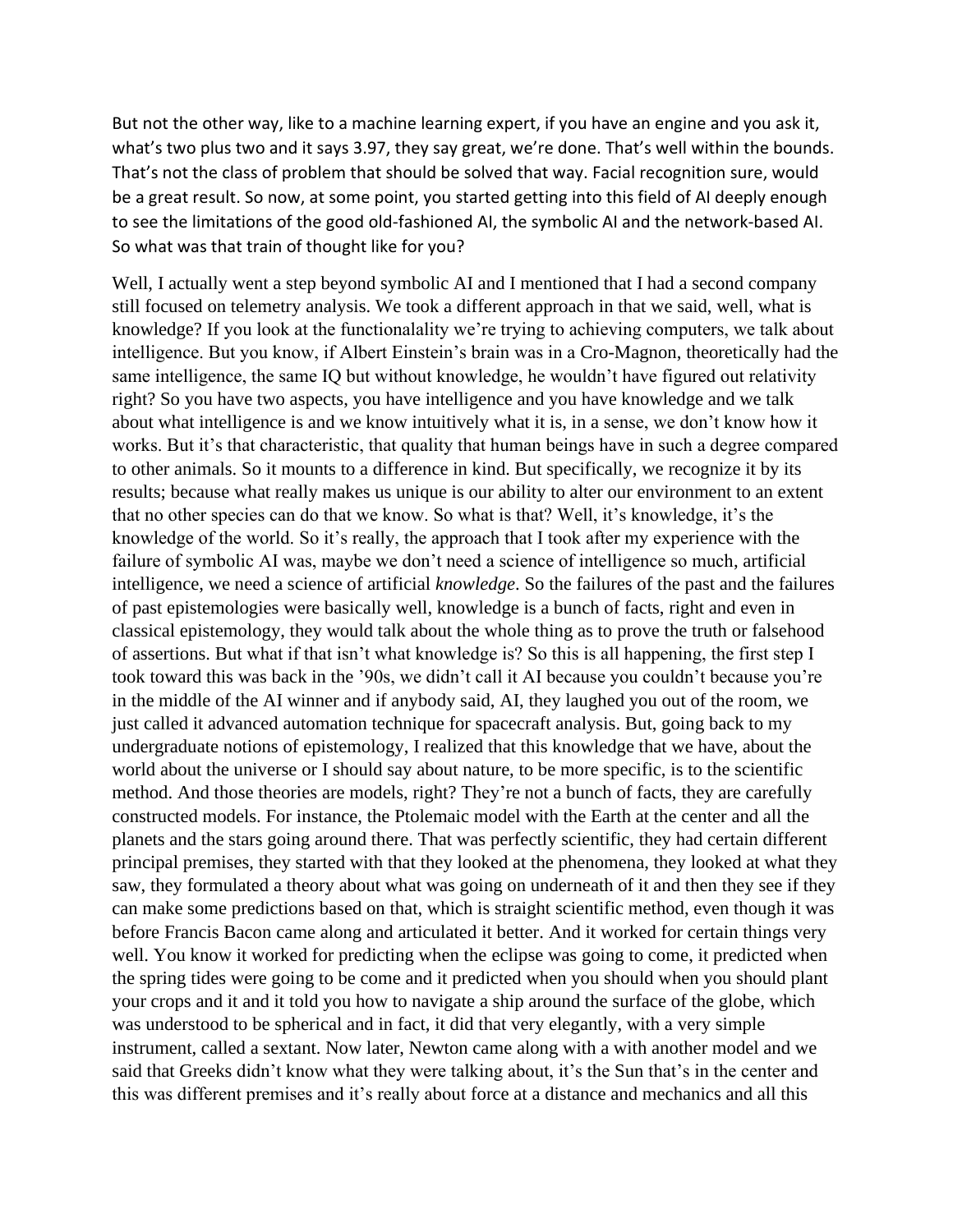stuff and it was a better model because it explained more stuff, right? The same model now explains when the Moon rises and when it sets, and why an apple falls from a tree. That's cool. But you know, and this is a great insight for me. So when we were out there flying C-130s over the ocean, one of the modern navigation tools we had is something called an inertial navigation system and it was an entirely Newtonian animal. It was this big thing that was strapped in the rack and it had inertial stabilized platforms and accelerometers and gyroscopes and you start with you on the ground, you punch in your lat long and you take off, and it tells you where your latlong is all by solving the integration of the third differential and it was really cool because it was really complicated and it would break a lot and it would fall down. So you know what we did? We had a little hole on the top of the airplane that you could open up the chip up this little thing, which is essentially a telescope. No, it wasn't, it was a sextant and we cranked in the starshot. We looked at the tables and we figured out where we were. Those tables basically were the same ones that Ptolemy put together in Alexandria. So what did I learn about scientific theories and knowledge? It's not belief about absolute, it's about utility.

And utility is where I want to go with this because you weren't just sitting behind the desk in some tenured university department, thinking about this, you have gone into business to make this work. That requires a whole higher level of empiricism and making it work on the ground. What is that experience of putting your ideas to the test been like?

Well, it's been very rewarding, really, I mean, in my case, I kind of from the beginning, saw myself as a scientist or natural philosopher, but I was very interested in the theory and epistemology, if you will, but I had this very practical - through the Navy and being a Space systems engineer - trying to solve real problems and as I said, these are engineering problems and it either works or it doesn't work. When, for all the theory, whether I was big on the theory of the fact that or the thought that symbolic AI was theoretically sound and that it was or not when it didn't work, it didn't work. So I had to look for something that worked. And I did go back to theory; or later, the theory informed what I did, but what I call what I'm doing or what we're doing at New Sapience, right now in AI, which is working, I call it sort of, like, I say, it's like Roman engineering. Well, what's Roman engineering? Okay, well, some point somebody in early Roman Italy, someplace, was trying to get across the stream and they piled up rocks in a certain way and they made an arch and they didn't know how, why it stood. But they saw that it did stand. And once you can build an arch, you can build an aqueduct and if you can build an aqueduct, you can build the Pantheon by spinning that arch in three dimension. And the Pantheon is still standing. And recently, our modern day scientists went in there with all kinds of strain gauges and interpretation with all the knowledge of resolution of forces and statics and dynamics and they measured and they found that why the Pantheon had those interesting little ridges around the edges. It turned out, if you took them off, it would fall down, now we have the theory that understand that now, but that's kind of what we're doing. We went in and we did start with a theory when we do get New Sapience because we're looking at knowledge. So we started with this conjecture. Okay, so we look into our minds and we look at ideas, we don't know how our brain does it, we have no idea really. Yeah, it's a neural network, but layer upon layer of complexity and this and that the other. 6 million years of cognitive evolution and biological evolution. So wow, that's really something but well, can't build an artificial brain. But we can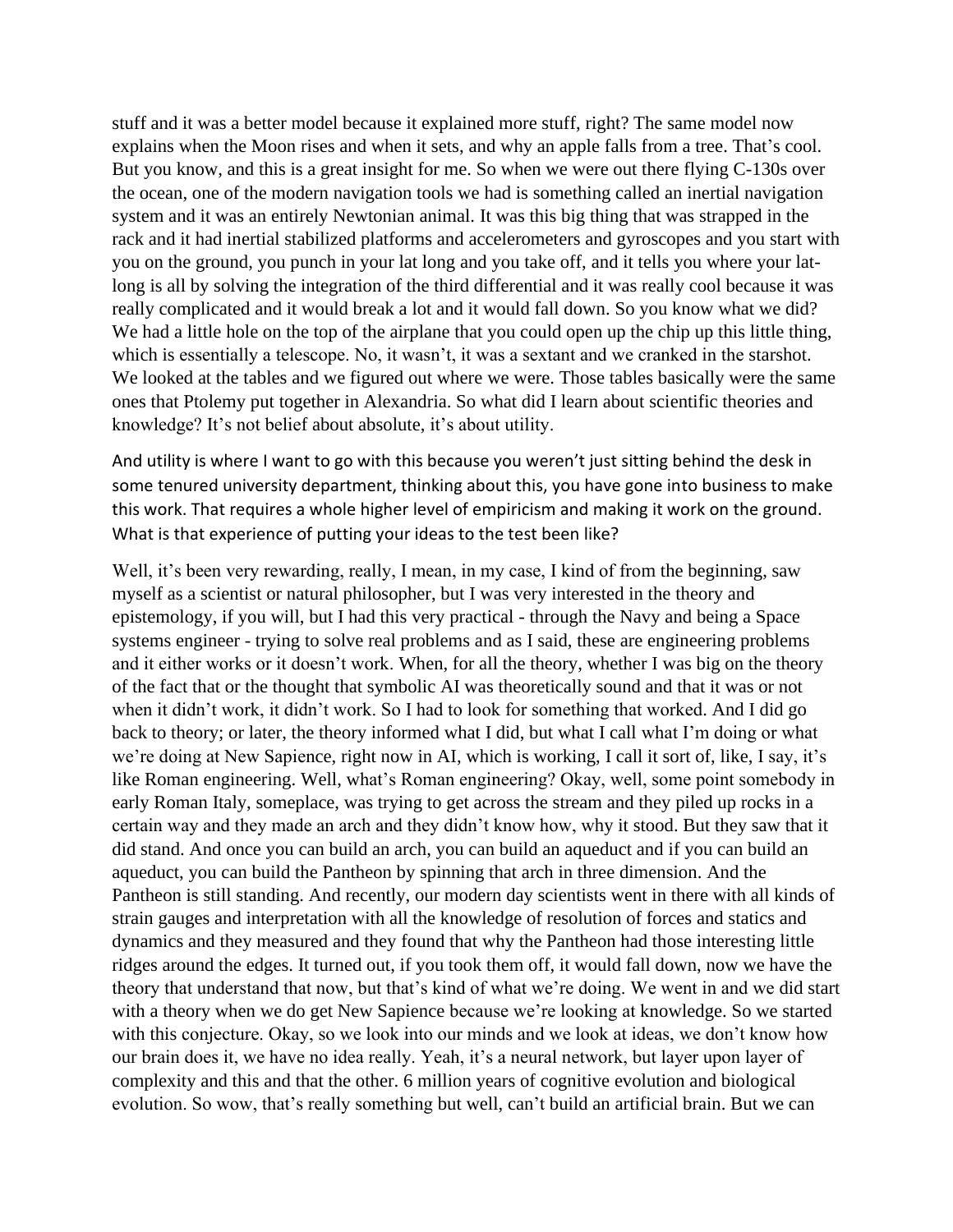introspect the knowledge as it's useful to us in our minds and we see that we have ideas correspond, we think, to the world, at least as our knowledge allows us to predict a phenomenon. So we have enough knowledge about the world, we have ideas about what will happen if I jumped off the Empire State Building and we can test that and so we know not to. And so the knowledge has utility. Our models, our ideas have utility, in helping us change the world, which is what we're trying to do, right?

And these ideas in our brain and I think this is the central problem of general AI, are in encoded are represented in our brains in some structure that we have no idea what it is, but the only way that they come out of that brain is in this linear form of words through our mouth, which is (a) linear and (b) ridiculously compressed to then try and construct from that the original representation where we don't know what that original representation was, is been the reason we've been chasing our tails for decades.

Well, yes; but what we did we backed off one from that, let's not get to the language problem, let's not get to the communications problem, because if you look at it, you can communicate knowledge without language. The first Cro-Magnon chipping a stone arrow head and "come over here "and chipping like they could show they had show but no tell, let's say show until that show. So clearly, you can have knowledge, and this is one of the insights that is fundamental to what we're doing at New Sapience. Back at St. John's, reading the philosophers, always this big discussion about whether you could have knowledge and intelligence without language, or whether it was dependent on language. And we've distinctly come down on the I believe or in the practice that no, they're separate. Language is a communications protocol. You have to already have knowledge in one mind and a commensurate store of knowledge in the other mind in order to be able to communicate ideas because the words have to relate to ideas that already exists in each other's minds, so knowledge clearly precedes language. Once you have a minimum core of ideas, only then is language possible. And you see that, as a child is learning the world around them initially, to sight for direct sensory input and only gradually do they start to associate words with their sensory experience. So the knowledge precedes that. So what we did at the New Sapience is we looked into our minds and we tried to say, kick the language out of it, but what do you see? Well, we could see that our ideas, the more complex ideas were composed of simpler ideas and that it wasn't just a bunch of random facts floating around; that our knowledge was models of the world and models are carefully constructed, in this case, ideas that are related to other ideas in specific ways. So this looks like the way, imagine, you know the way material atoms and connect together to form if simpler atoms to form more complex molecules to form more complex materials. So we took this and said, well, since that looks the same, let's imagine we take our ideas and we start breaking them down into simpler ideas and let's make the conjecture of Democritus and say, let's keep breaking them down to the point you can't break them down anymore.

## It's like Minsky's Society of Mind.

Maybe, but in the end, what we end up with, is there are then atoms of thought, that is fundamental ideas, that are the building blocks of all knowledge and all other ideas below which you can't go and if there is, do they have properties that control their connections? Okay, so that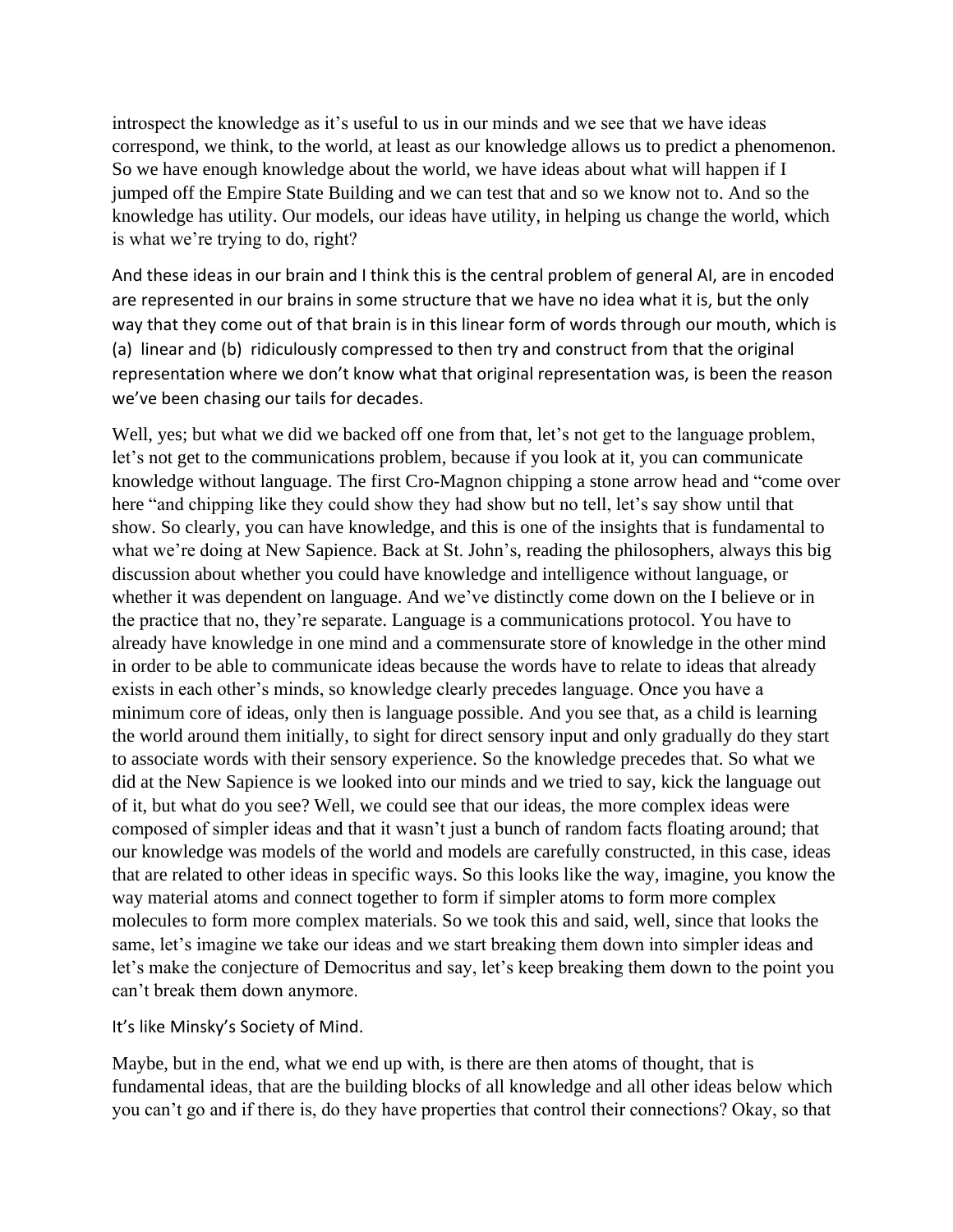they are constrained to connect together to create more complex ideas that are fundamentally such that what they create is knowledge of the world and not nonsense. And it turns out, yes, both of those things are true and that's what we have done at New Sapience, we have identified atoms of thought and we've identified the rules of combination and we've classified them such that in a way that would correspond to say, analogous to the periodic table of the elements, except it's not periodic. But the point is that given a cognitive atom of this type and a cognitive atom that type, how make they combine or not combined and then as you build up more complex ideas the molecules and up into the minerals, how did those things connect or not connect. And by doing that and - we have to do this manually. Okay, let's take these atoms and connect them together in such a way as we build a model of the common-sense world.

Now, there you use a loaded term: common sense. Everyone likes to use that word. We all feel like we know what it means. But it doesn't seem possible to break it down. I guess, if it weren't common - the thing that makes it common sense is what makes it impossible to define it rigorously.

No, not at all. I would have to disagree with that. I think we make a big deal about common sense right now, because it's something that machine learning can't do even a little bit. So it's all mysterious because if we think machine learning is on the road to artificial general intelligence, then it's got to be able to do common sense and it can't and machine learning as we understand it, I believe never will. But common sense for the most part is just common knowledge. That is everything things about the everyday world that we all know is true and if you model the things in the common-sense world and model their characteristics and what they can do and what they can't do and you start that as a baseline in your computer, that is common sense. It's really common knowledge.

Well, I think we use the term as a Shibboleth or a catchphrase to distinguish what humans know from what machines know. Two plus two equals four is not common sense; it's axiomatic mathematics.

It's a calculation but if you follow our line of work and our line of reasoning, knowledge is a model. It's not composed of symbols, it's a structure. It's a structure that recapitulates or resembles something in the world such that by looking at the model, you can predict the behavior of the thing, of which it is a model. It's not a symbol. So a picture is kind of a very simple model, I can look at a picture of something and it'll tell me a lot about the real thing, Ssay one of the things that we use in our, when we're trying to explain this, I put the formula for glucose up there, it's, you know, C6H-whatever and it's a bunch of symbols, but you have to know the syntax, you have to know the encoding, conventions and eventually, it will tell you something about it. And then I put a picture of the model of a glucose molecule up there and you take 10 times more stuff about it, you see it that fast. That's why we say a picture's worth 1000 words because you don't have all the encoding, symbolic encoding. So that's why the symbolicists failed. You know they got wrapped around in the symbols, they were stuck in a communications protocol, instead of modeling things directly. So we model them directly. So what does a machine know? By our standpoint, machines don't know anything because they don't have any models, they can calculate, they can manipulate data, they can manipulate information, they can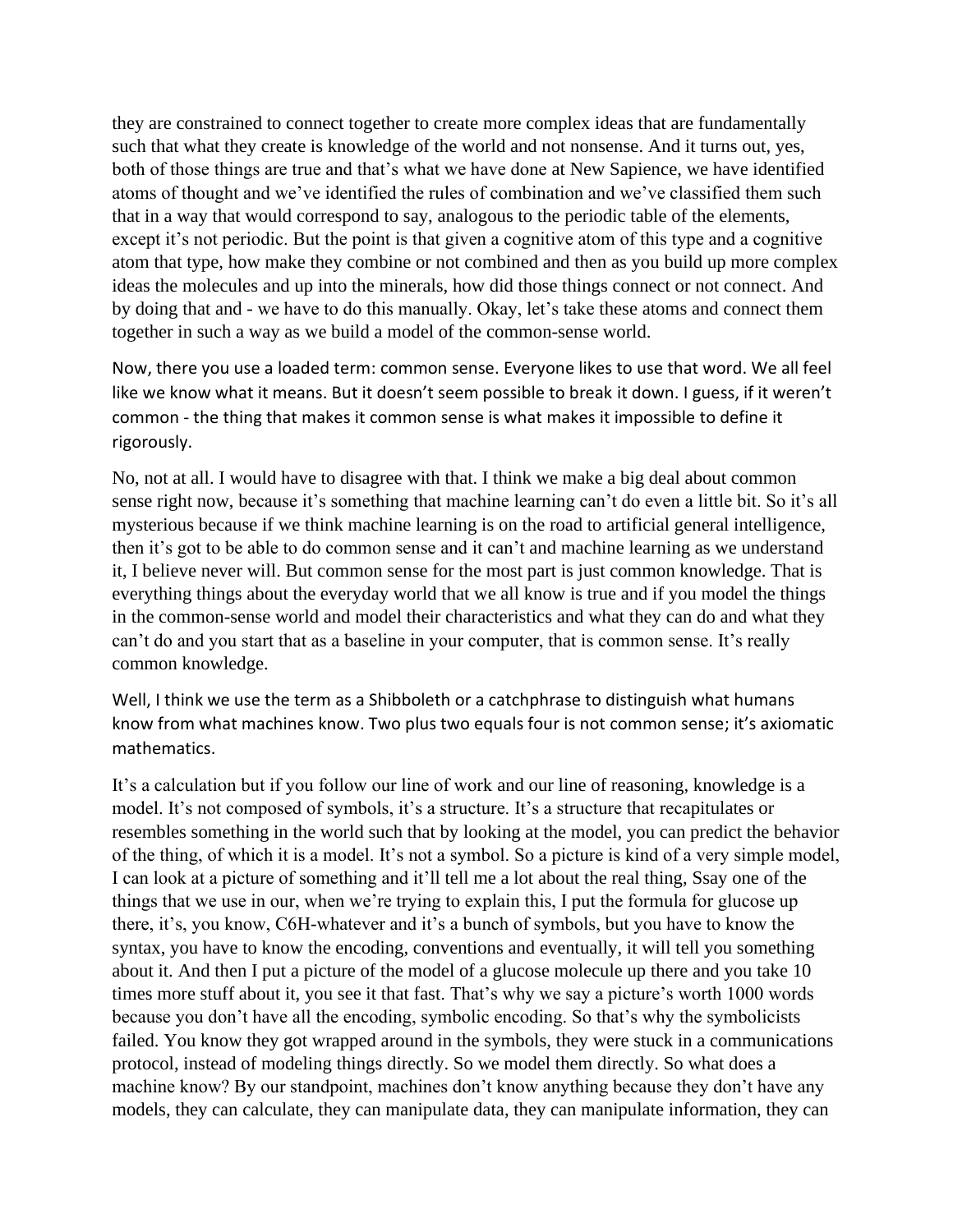take one type of information and they can turn it to another type of information, oh, basically, by mathematical calculation, but no one has given them the structure until now that we've done, now they have something to think about, now they know something.

And looking at the site for New Sapience, this shows up in the form of, for instance, a companion that you describe as being an agent on a smartphone, that you can communicate with, that does a lot of things that I would like to have. An assistant – can't afford a personal assistant to do all this stuff for me but maybe this would do that kind of thing and it would be affordable and it irresistibly sounded like Samantha in the movie "Her".

I haven't seen that movie...

Scarlett Johansson off screen voicing an AI assistant on a smartphone, very thoughtfully done, so I can't ask you if that's what it's like but maybe you can describe it.

I know enough about those things. You know the difference is and I think in the movie, the man had formed a romantic attachment and, of course, people do form romantic attachments to chatbots even though they know it's an illusion, they know it doesn't have comprehension, it doesn't have emotions, it doesn't understand a word they say, it does not understand a word it says they know this; but such is the power of human theory of mind you know that we throw it away anyway because it feels good. In the case of a sapien, that's what we call these things that we've created sense we needed a new common noun for them because each instance of the software as it learns and extends its knowledge it's born with and of course, in our case, it's born already, kind of with a common sense world model on the order of a five year old, four year old or at least it will when we get it ready to go to market, we're getting close to that, it's comprehending language in the same sense we comprehend language, which is completely alien and different to what, say, GPT3 does or machine learnings do when they process language. And thankfully, there's still a little rigor with language left in the field that they say GPT-3 it generates a text as opposed to talking but then they sometimes say talking but it generates text. It's not communicating because it has nothing to say.

The term was "stochastic parrot" from Timnit Gebru, which is pretty good.

Yes, that's exactly what those things are. Their parrots I use that same term, all the time and but what a Sapiens does, it has a model of ideas that are interrelated that are implemented in software, you know, they intuitively, a structure, a graph-like structure, we can think of it as a graph structure, it's not composed of symbols, it's a series of relationships and nodes, if you will and relationships. But when you give it words, its words will have a reference to someplace in that model as an entry point. So, as you communicate, it goes through the same communications protocol that humans do and I think what that is, so you have an idea, you want to explain what a parrot is and to somebody who doesn't know what a parrot is and you say, well, it's a colorful green bird with a big yellow beak and they can mimic human speech. So in order to tell them that you had to take that your idea and ending your parrot and you had to break it down into kind of simple component ideas, it's a bird, a bird has feathers so you describe it. So you encode all that in just a few words and you embrace the new grammar, which is say, look up these references in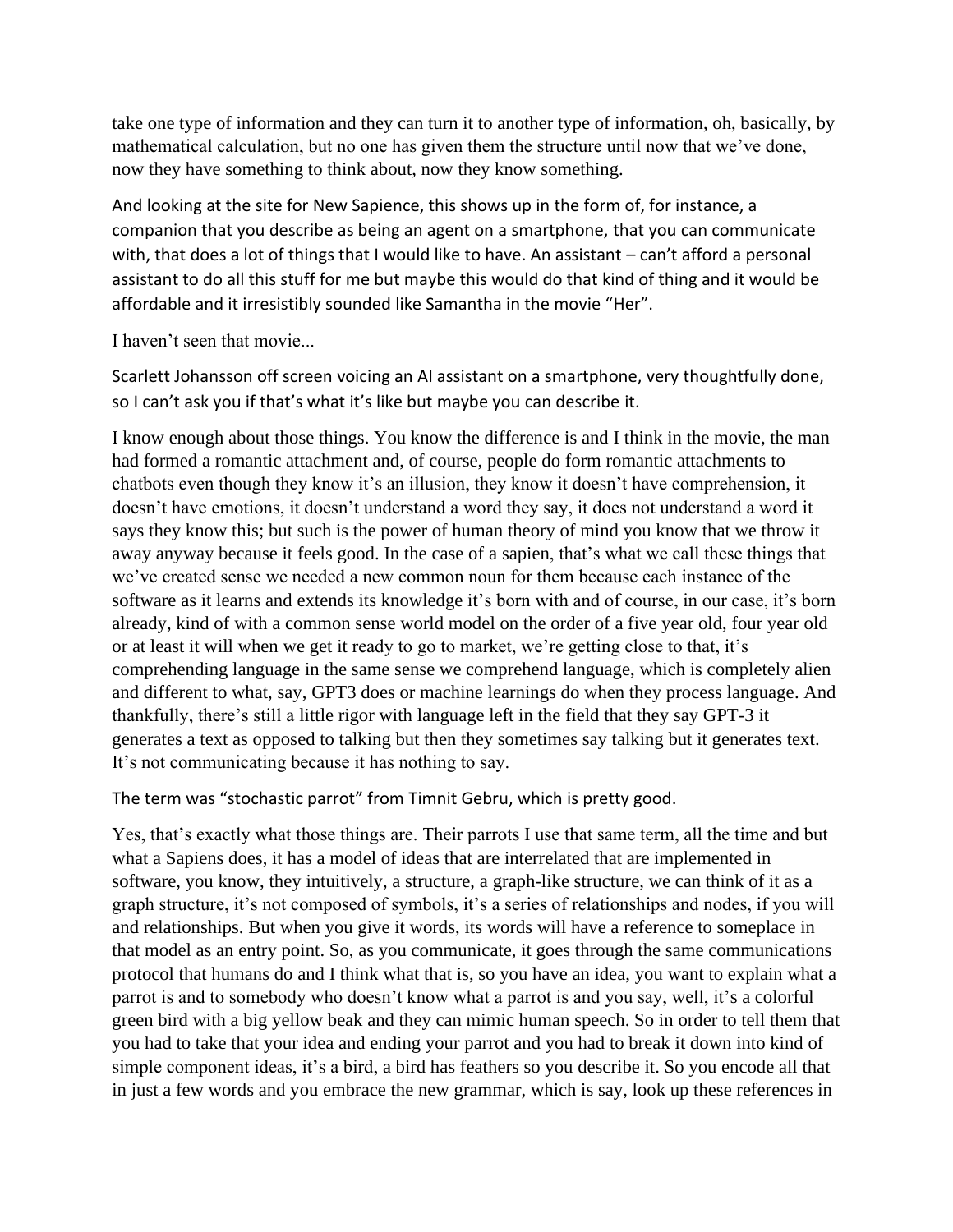your mind to these and then put the ones if you've got references to them, then bring those references in and decode the grammar, which just kind of telling you how to put them together to create this idea of a parrot, based on ideas that you already had, it's now put together. So you already have to have knowledge in the machine on both sides of the communications question to have communication. So GPT-3 isn't communicating. It's not using language in the same sense but a sapiens is doing exactly that same thing.

What is the tall tent pole, the challenge in constructing this? In GPT-3 the cost is in training. You've got to feed it terabytes of data, it costs millions of dollars to train it in electricity and so in your system, what is it to the effort, where does that go?

Well, the original effort of the past 15 years was the philosophical breakthroughs in design, creating a science of knowledge as it were and figuring out what the atoms of thought were and what the connection properties were and that was the hard part. Now, it's much less, it's building the model itself, it's fairly intricate. So that has to be done by hand to give it that initial core. It's like when fitting DNA and we're putting DNA together because it's this core, this what we call the cognitive core, which is knowledge about knowledge at the root of all this has to be handled and then on top of that, you build a model of the common sense world as your starting point. And the utility of this model, this knowledge that we're pretty good because all models have a utility that they're designed to support. So what we call the common sense world model, is to support the comprehension of everyday language and so once you can support comprehension of everyday language, you automatically have a very powerful tool that you can tell it things that it will remember them for you and then you can build on that to give it more and more knowledge and give it expert knowledge and more and more intelligence in terms of not one giant master algorithms, but lots of little algorithms, which can be again, discerned by how we see ourselves solving problems. So how big is that common sense model has to be? Much less than you might think because there was a rough correspondence with the everyday concepts or everyday ideas that we need help with, right? As we go through our lives, like that you'd want a personal assistant to give you. So there's a rough correspondence, it's probably closer than an order of magnitude. But it is rather rough between everyday vocabulary words because they point to ideas in the model or entry points in the model that are in common use. But it turns out and you've probably heard this statistic, that about 70% of all the words on the internet are the same 1000 words, you get to 2000 words, you get to 80% of all the words of the internet, they're all the same 2000 words. Then of course, it goes up eventually asymptotically; English has about a million words, but we don't need them for everyday common sense interactions and transactions. So our world model today that common sense for a bottle underneath of it the cognitive core there's maybe 100 of these " atoms of thought" arranged in a careful architecture and then we've got about 3000 ideas that built together in this model and they're all connected. But what we're doing now which is the tedious part is we're building out those rooms. Imagine it's a skyscraper with 3000 rooms. We've got the skeleton up, we've got the curtain walls up and now we're putting the plumbing and heating electricity in and furnishing to each room each idea and if you interact with a sapiens today, I'll certainly be talking to it goes, wow, it really understood what I was saying and then you'll talk about something else, it'll be surprisingly ignorant because we haven't built out that set of rooms yet. But as we complete that, it goes faster and faster. And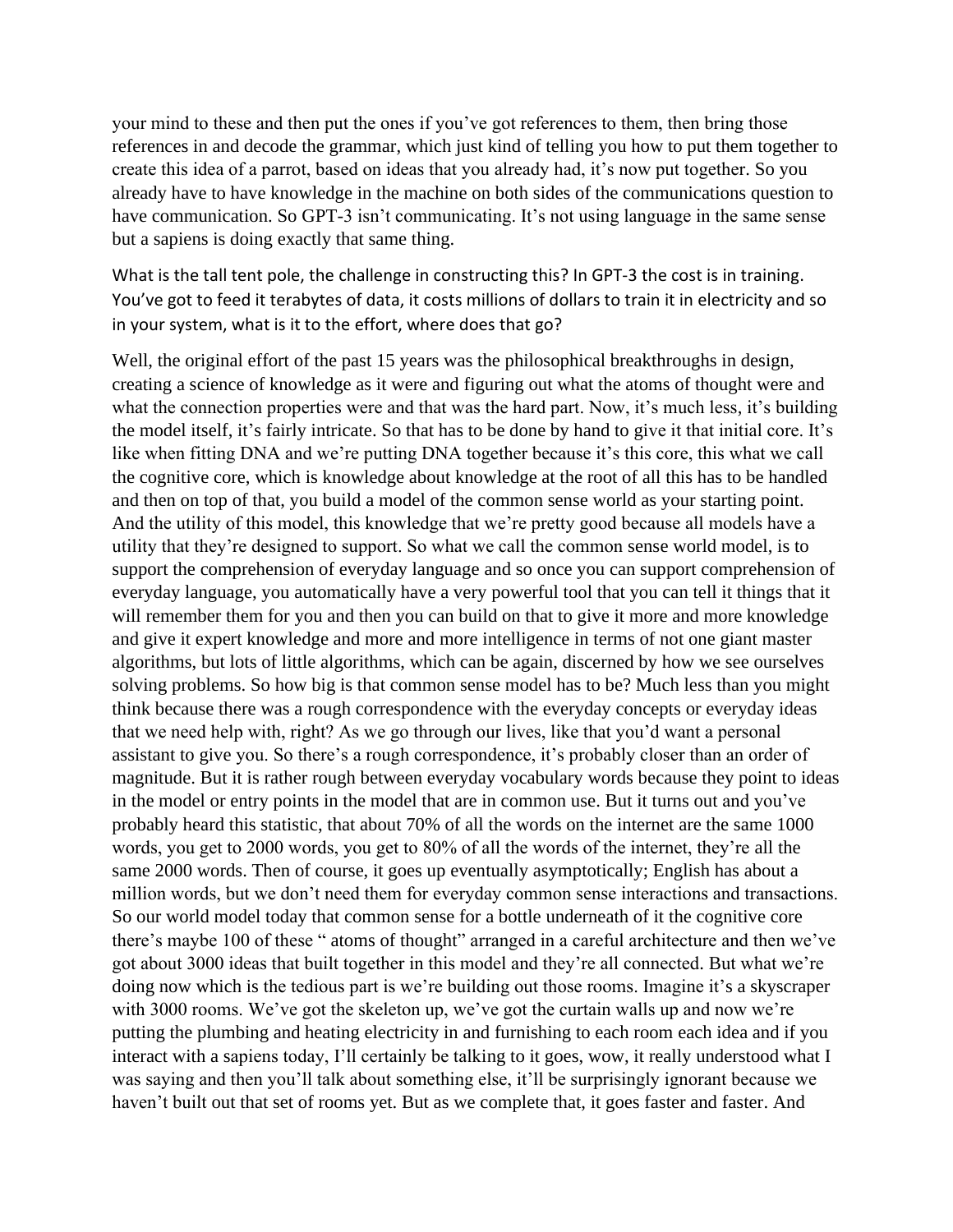here's the cool thing about it, Peter: expert systems had this flat curve and so does machine learning, has that flat curve, you try to get better and better and you need orders of magnitude more, more training, more data. They both had that unfortunate, reverse curve of performance versus effort or resources. We're just the opposite. The better we've got something modeled it's slow at first and then it gets faster and faster and you know why that is?

## Network effect?

Well, yes, but it's like a jigsaw puzzle. I imagine when you're putting the other pieces, it's really slow at first, but at the more of it, you see the fracture goes because our individual ideas are just like pieces of a jigsaw only certain ones can fit into certain ones, right?

Putting the last 10 pieces in a jigsaw goes much faster than putting the first 10 pieces in. What do you use as a figure of merit for measuring how well it's doing to know how good it is and how good you want it to be?

Well, we actually, it's rough, but it's quite useful, we use something called Bloom's taxonomy of learning, did you know what Bloom's Taxonomy is?

Tell us.

Well, it's something that educators do to assess the cognitive or the comprehension skills of human students. You know starting early on, they're happy if they can just kind of process language to the point where you can tell them, give them a simple statement, and they can answer a simple question about it. Okay, what is a cat? A cat is a mammal. What is a cat? It's a mammal. That's level one, they sometimes call that memory, or rote learning, as it were, maybe not a deep level of understanding. But it goes up to more levels. The next level is being able to translate from language to ideas, so that you understand what something means, regardless of how it was said, That's level two. Level three is to apply what you've learned that way and its ramifications to what you already know about the world, that's level three. Right now we're definitely on two and into level three.

And the place that today's AIs like GPT3 fall down is usually in somewhere called - the example is called a Winograd schema, where it requires actual understanding of the terms to be able to answer the question, you can't do it with the stochastic parroting that they're doing so just pulling an example from Wikipedia I got here, example "the city councilman refused the demonstrators a permit because they feared violence" and then the question is, "who is the they in there?" and does it refer to the city councilman or the demonstrators it requires understanding to know which one? Have you use the Winograd schemas for benchmarking what you're doing?

We have not, well, they are difficult in a way and that you need to have quite a bit of detailed knowledge and you have to have it in your model and you have to be able to also have the conversational context modeled in many cases. So it's kind of the hardest things to do in terms of comprehending language. It's really comes down to finding the reference to common nouns or pronouns, which one are you talking about. And that's one of the hardest things to do in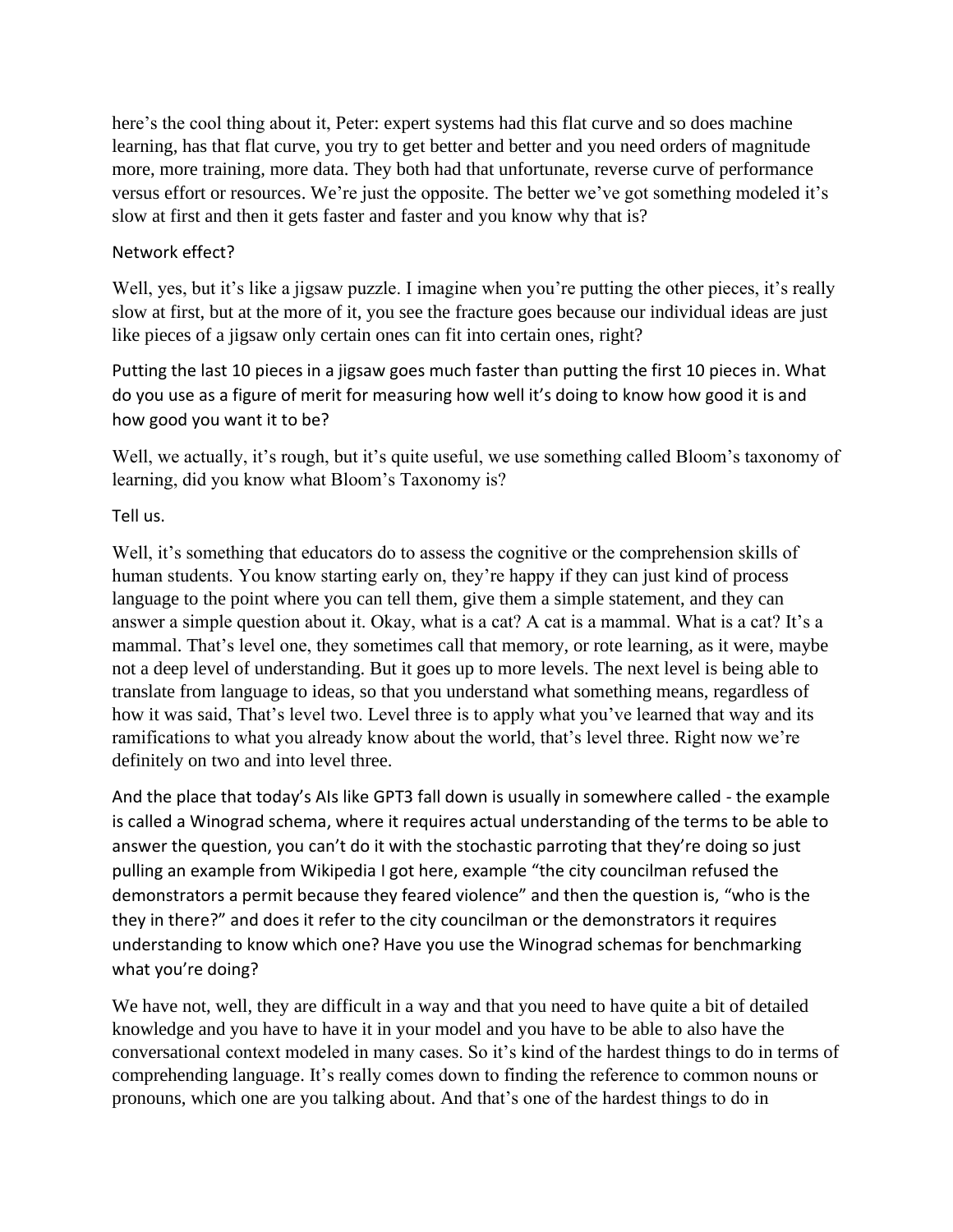language comprehension and to do it based on knowledge you have to have it built up pretty well. So the answer is there, we know how to do it, but we won't be demonstrating Winograd schemas commonly until we get our model further built out down the road. I mean, we could concentrate on building up some of that in certain areas, but we're really aren't that interested in having a Winograd schema test, we're interested in having the broad foundation, that that kind of knowledge-based reasoning and that knowledge, applying knowledge to language and probably before along with that, we have a big task ahead of us to apply knowledge to linguistic analysis. Right now, we are using a machine learning based parser provided by Google, which it guesses what the grammar and syntax of the sentence ought to be. And it does okay but it does things like all of these statistical tools, it does things that are just stupid, it comes out with a language parse and we say what, that's not a now that's never now but, you know...

Time flies like an arrow, fruit flies like a banana...

Somebody asked if we would tell us a sapiens that it was very amusing so we said, sure, I'll type it in and because it's more sophisticated now, but the first thing, it said, I have a problem with what you said time can't fly and then the next minute it went into a processing loop...

Well, some humans find themselves in the same situation.

I mean, the notion that time can't fly was a good one, I've recently been went back to common sense but what knew about what the word *fly* meant, it knew that that wasn't appropriate to time because we haven't gotten to the level that we started adding the metaphor...

Well, at least if you're at the level where you can now explain metaphorical language, then...

It will be able to do that, once you get the literal understanding down, then you can recognize a metaphor or you can recognize humor. That's one of the things that's gonna be fun about sapiens, when you go down the road is everybody's always believe that AIs won't get jokes, well, actually, ours will; because most humor is based on a violation of some epistemological rule or if some violation of common sense. A snail walked into a bar - snails don't walk into bars, oh, this must be a joke. I recognize the pattern that'd be a joke, all right, go ahead.

That's amazing stuff here. We're actually running out of time. So I want to ask you to tell our listeners, how they can find out more about what you're doing, get in touch with you or follow your work and discover more about sapiens.

Thank you, I appreciate that, Peter, the best place is to learn specifically about our approach and our technology is on our corporate website, [newsapience.com](https://newsapience.com/) and I also have a blog site personally, which I talked about the future and called forwardtothefuture.com which I would, for instance, one of the things we've been in recently is we have something called the AI Hypo Meter because there's so much hype going on that about AI these days that somebody has to say the emperor has no clothes. But anyway, a lot of good material on that and then we have a website, we've recently put up specifically aimed at telling you about our first product, the companion sapiens, which you can imagine to be something like, what you would like Siri to be